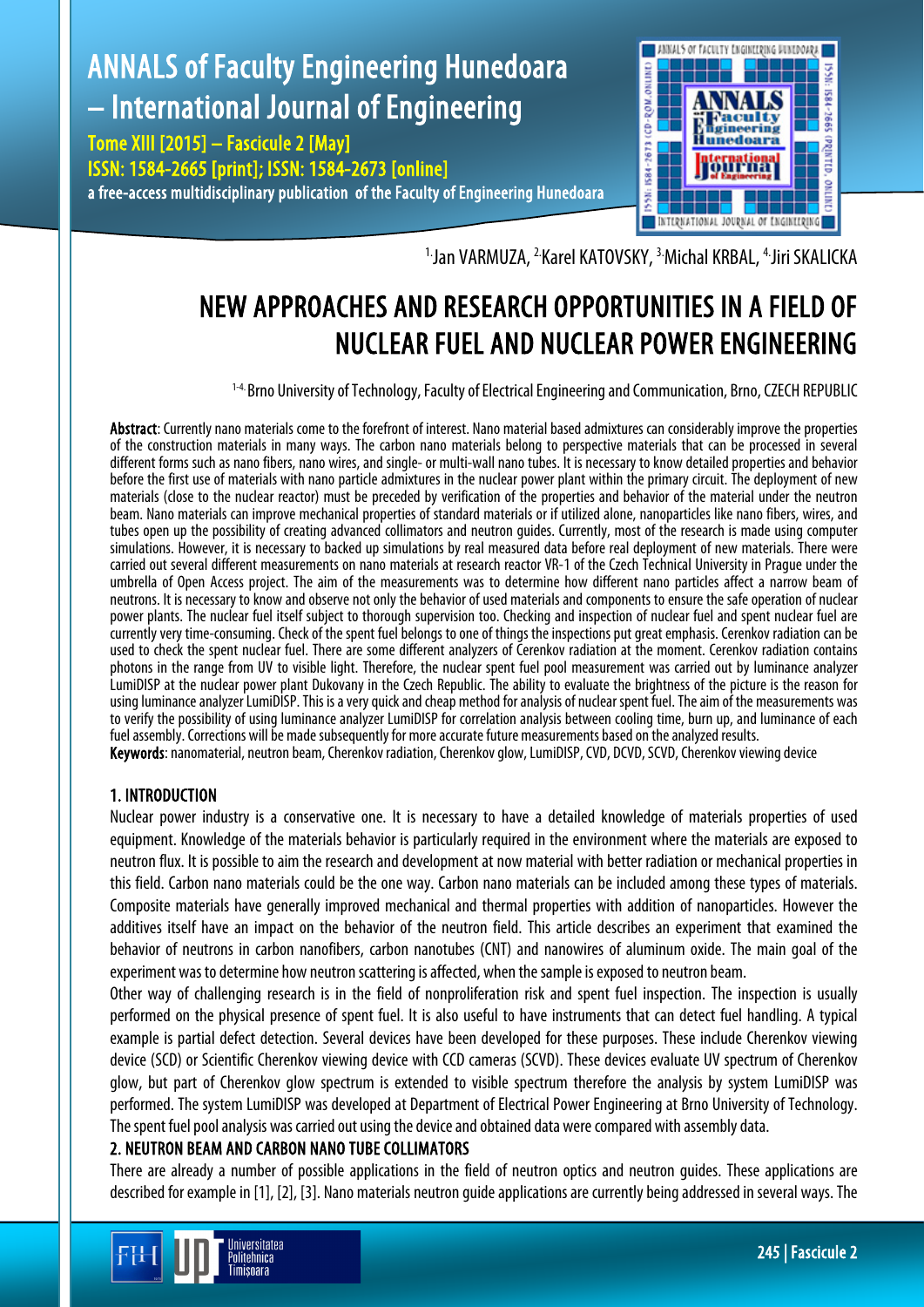first method is the use of nanotubes as capillary neutron guide for thermal neutrons [1]. The neutron heads straight forward inside the single walled or multi walled carbon nano tube (CNT). This can be used to reduce the scattering of the neutron beam.



<span id="page-1-0"></span>Figure 1: Schematic illustration of the confined propagation of a neutron in (a) a single wall carbon nanotube, and (b) a multiwall carbon nanotube [1] (left); Narrowing CNT for focusing the neutron beam [2] (middle); CNT collimators (right) [1].

The second way of using CNT is in focusing collimators. In this case the CNT gradually narrows and focused beam of neutrons, but it is necessary to make conical shape CNT [\(Figure](#page-1-0) 1 middle). This focusing method is described in the article [2]. Actually, the function is usually tested by simulation of the kind of collimator. That was the reason for the experiment on training reactor VR-1 in Prague. The experiment examined behavior and impact of various nano materials on the neutron beam.



#### 2.1. Experiment no.1

The material used for the experiment used mainly solid graphite, carbon nano fibers, undirected nanotubes and



nanowires of Al<sub>2</sub>O<sub>3</sub>. The reference value was the unshielded position. Radial channel was used for the irradiation experiment. The power of the reactor was regulated at a stationary level of 1 kW which caused a constant detector signal of 2.10<sup>6</sup> cps. The neutron beam was guided through 2 cadmium collimators to examined samples. The neutron flux density was detected by 3 gas filled detectors (Figure 2). The signal was processed in three channel pulse analyzer EMK 310 and filtered from γ radiation using amplitude discrimination.

#### 2.2. Evaluation of the experiment no.1

According to comparison of scattering properties of various materials we can observe variance increase depending to/as a function of increase of the material density. There is the comparison of material density, sample density and relative change to the reference value in Table 1. The material density represents the density of individual nanoparticles. The sample density is important for the experiment itself. Samples of unoriented CNT, nano fibres and nano wires were delivered in powder form. That means, the space is filled with air between nano particles and the sample density is lower from macroscopic point of view. Table 2 shows the neutron scattering does not increase in unoriented CNT. On the contrary, there is a scattering decrease compared to the reference value. This may be caused by passing the neutrons through the nanotubes. If the nano tubes are sufficiently straight, then the neutrons pass the tubes without any interaction or scattering. The sample of nano fibres has a lower density and they are relatively long. Moreover the inner surface is not smooth. This can be the main reason of the scattering increase on the nano fibers sample.

|  | Table 1: Measured values for reference unshielded position, unoriented CNT, carbon nano fibers, nano wires and small piece of graphite. |  |
|--|-----------------------------------------------------------------------------------------------------------------------------------------|--|
|  |                                                                                                                                         |  |

|                         | Detector | <b>Sample</b> |                       |                   |                  |                                |
|-------------------------|----------|---------------|-----------------------|-------------------|------------------|--------------------------------|
|                         |          | Ref. value    | <b>CNT</b> unoriented | <b>Nanofibers</b> | <b>Nanowires</b> | <b>Small piece of graphite</b> |
| $\overline{n} s^{-1}$   |          | 17.8          | 15.5                  | 15.2              | 14.3             | 13.1                           |
|                         | A        | 65.8          | 53.6                  | 49.7              | 43.4             | 38.9                           |
|                         | Ν        | 76.6          | 70.0                  | 63.5              | 57.0             | 60.8                           |
| $\Delta \overline{n}$ % |          | -             | $-10.5$               | $-14.6$           | $-19.7$          | $-24.0$                        |
|                         | A        |               | $-13.3$               | $-24.5$           | $-34.0$          | $-36.9$                        |
|                         | Ν        |               | $-7.8$                | $-17.2$           | $-25.7$          | $-19.9$                        |
| $S\vert S^{-1}$         |          | 4.20          | 3.91                  | 3.87              | 3.68             | 3.5                            |
|                         | А        | 7.87          | 6.72                  | 6.86              | 6.34             | 6.5                            |
|                         | Ν        | 8.79          | 8.17                  | 7.72              | 7.33             | 8.7                            |
| $\nu$ [%]               |          | 23.60         | 25.30                 | 25.50             | 25.80            | 26.4                           |
|                         | A        | 12.00         | 12.50                 | 13.80             | 14.60            | 16.6                           |
|                         | Ν        | 11.50         | 11.70                 | 12.20             | 12.90            | 14.3                           |

where:  $\bar{n}$  - the mean value of the detector response;  $\Delta \bar{n}$  - the relative change to the reference value; s - the standard deviation;  $v$ - the coefficient of the variation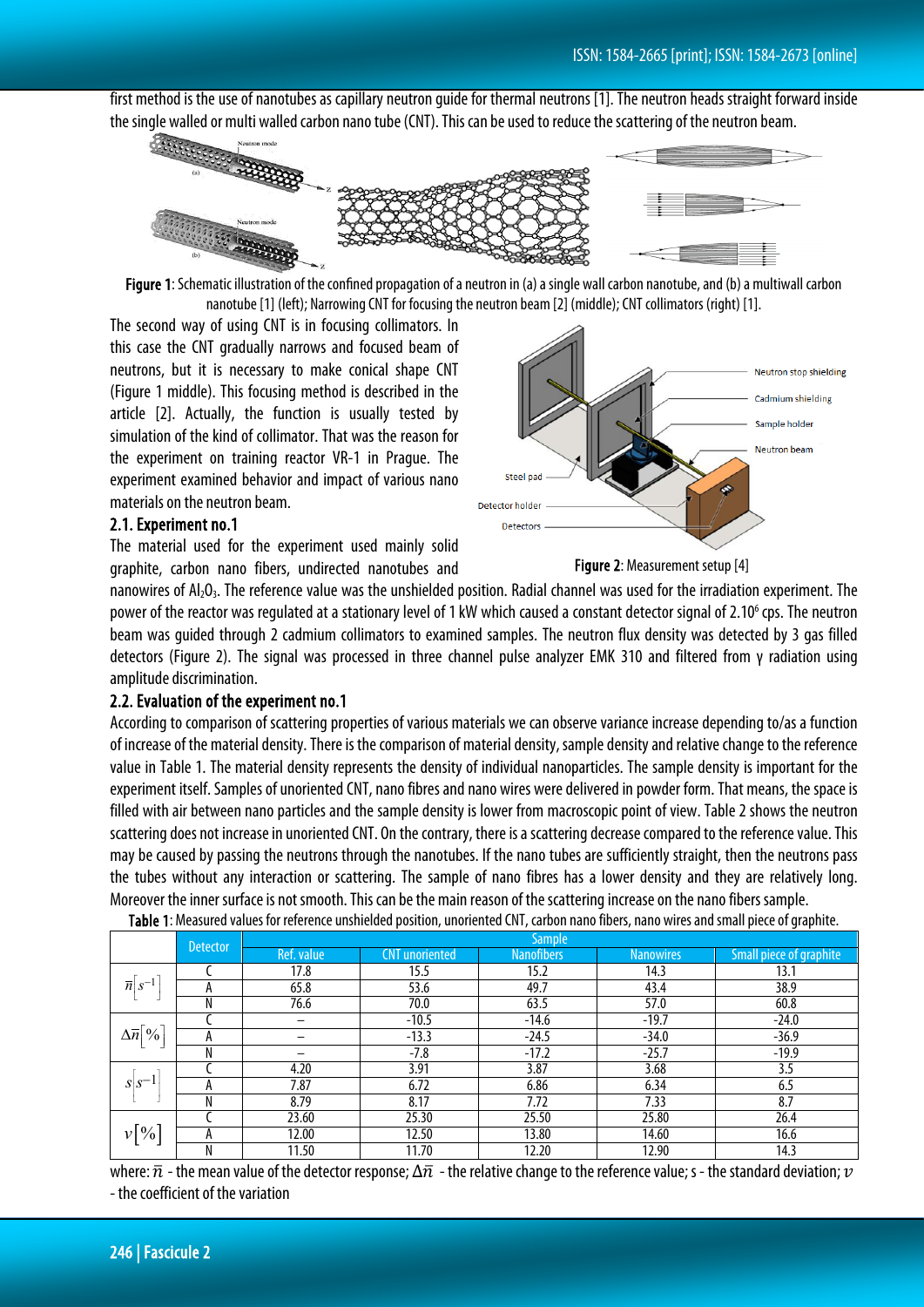The variation coefficient is a percentage value of standard deviation related to the mean value (see equation 1).

$$
v = \frac{s}{n} \cdot 100\tag{1}
$$

With respect to the low scattering in unoriented CNT, there is an expectation this effect will increase using oriented CNT. If the expectation is confirmed, the oriented CNT could be used as a nano guide in various applications in the future.

<span id="page-2-0"></span>

| <b>Sample</b>         | Material density $\left[\text{kg}.\text{m}^3\right]$ | Sample density $\left[\text{kg} \cdot \text{m}^{-3}\right]$ | $\Delta n$ Detector A [%] | $\overline{n}$ Detector A [s <sup>-1</sup> ] |
|-----------------------|------------------------------------------------------|-------------------------------------------------------------|---------------------------|----------------------------------------------|
| Ref. value            | -                                                    | -                                                           |                           | 65.8                                         |
| <b>Unoriented CNT</b> | 2100                                                 | 220                                                         | $-13.3$                   | 53.6                                         |
| Nano fibers           | 1900                                                 | 56.1                                                        | $-24.5$                   | 49.7                                         |
| Graphite              | 1770                                                 | 1770                                                        | $-36.9$                   | 43.4                                         |

Table 2: Comparison of unoriented CNT, carbon nano fibers and graphite

#### 3. CHERENKOV GLOW MEASUREMENT

The second way of research is focused on detection of Cherenkov glow in the spent fuel pool. The Cherenkov glow can be used for spent fuel manipulation detection, The Cherenkov glow is produced whenever a charged particle passes through a medium at a velocity greater than the phase velocity of the light in the medium [5]. There were several devices developed on this principle, which were subsequently improved and innovated.

First a simple night vision devices were used for detection of Cherenkov glow. These devices were based on image-intensifier tubes, which were used to amplify the faint glow, and thus confirm the presence of fission products. Later, the principle has been improved and the Mark IV device was created. The device allowed observing Cherenkov glow during normal daylight. This was possible because of UV-pass filters were added. This filters limited the natural light input into the image-intensifier tube. Increasing requirements for sensitivity, resolution and documentation led to the concept of MARK IV improvement. There was no longer used a phosphor screen for detecting Cherenkov glow. A charge-coupled device (CCD) replaced image intensifier used in the first Cherenkov viewing devices (CVD) and MARK IV devices. This device is known as Digital Cerenkov viewing device (DCVD) [6], [7]. The last step was the connection of a video CCD and a UV-sensitive CCD called the scientific charge-coupled device SCCD. This device has excelled good combination of high sensitivity, low noise, high resolution, quantitation, image storage and easier digital processing. [6]

#### 3.1. Scopes of CVD application

CVD detectors can be used for non-intrusive techniques or intrusive techniques. The example of non-intrusive technique is using of DCVD, which is captured above the spent fuel pool and affect in no way spent fuel pool or fuel assembly [7].

Currently most of the CVD, DCVD and SCVD works on the UV spectrum Cherenkov glow detection principle. And at the same time they have limited input spectrum range to suppress the detection of visible spectrum in the range 380 – 780 nm. Therefore it is possible to measure even in the presence of daylight or artificial light. However, there are methods that utilize Cherenkov glow measurements in the visible light range around 400 nm. First example is in-reactor observation system published in [8] or method of Cherenkov glow measurement.





<span id="page-2-1"></span>As shown in Figure 3, the highest relative emission intensity is in the wavelength range between 300 – 350 nm. Its amount is up to 90 % in the spectral zone. It is necessary to use the visible spectrum for analysis by luminance analyzer LumiDISP. The relative emission intensity achieved almost 60% in the visible light wavelength range 380– 420 nm.

### 3.2. Measurement

Measurement was carried out on spent fuel pool in Dukovany nuclear power plant. It is necessary to reduce a parasitic light for accurate measurement because of the LumiDISP system evaluates luminance. Therefore, it was necessary to turn off lights inside the reactor hall. This caused a reduction of nuclear safety supervision by IAEA cameras. Therefore, IAEA, Euroatom and SÚJB inspectors were present at the measurement. Unfortunately, lights could not be turned off on the first unit of Dukovany nuclear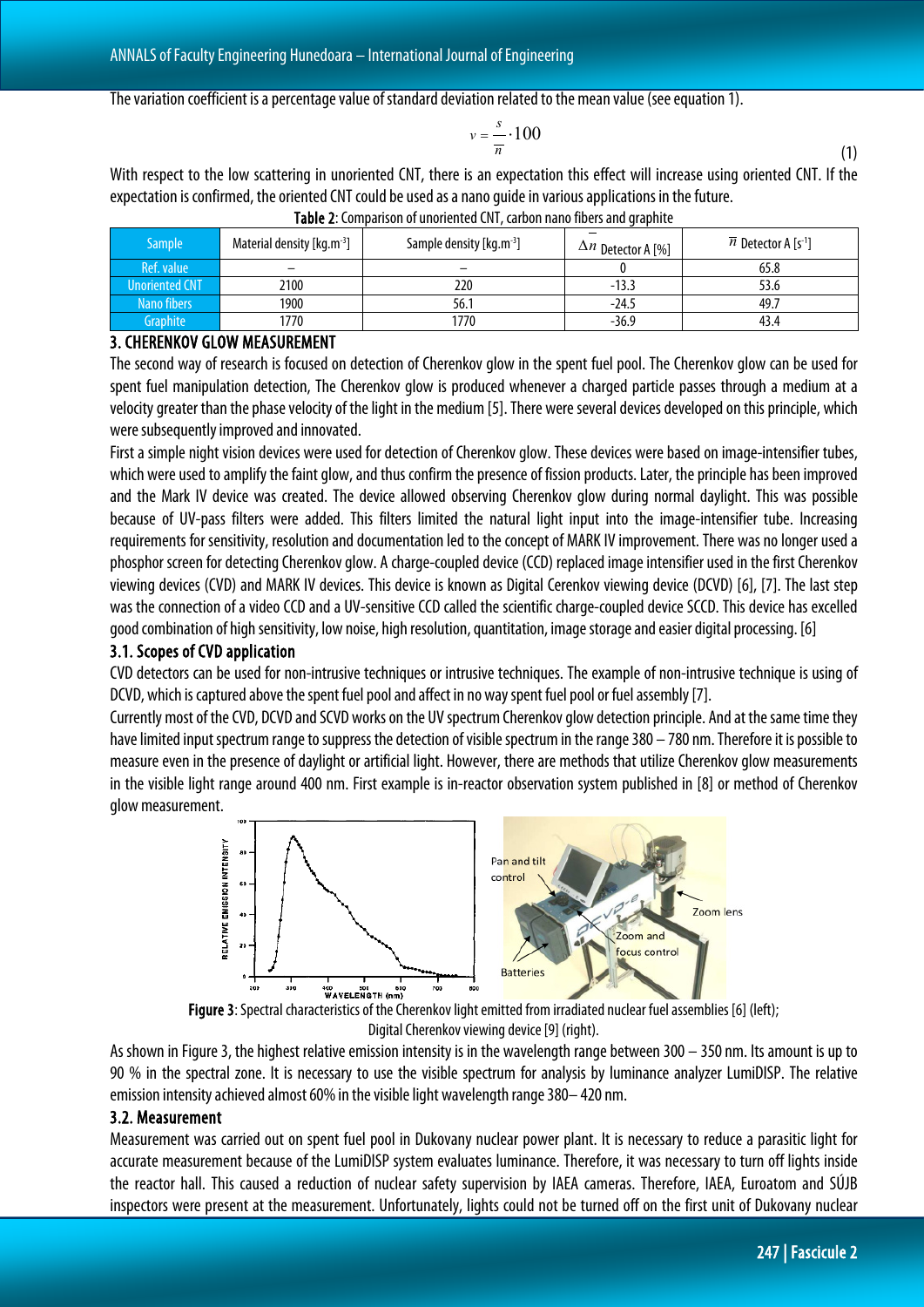power plant. Therefore, it was necessary to use the main manipulation crane and the loading device to reduce the incoming light from lights of the first unit.

The manipulation improved lighting conditions, but the Figure 4 (left) shows the reflections of the loading machine and the roof were still visible. Figure 4 (left) shows part of the spent fuel pool. The photo is taken with a camera with a special filter. This filter adjusts the incoming light to spectral sensitivity of the human eye. This is the reason for the yellow coloration of the photo. The photo is taken with the filter because the LumiDISP system was originally designed for the evaluation of these images.



Figure 4: Spent fuel pool optically filtered picture (left); luminance map (middle); configuration (right)

<span id="page-3-0"></span>The photo was processed by LumiDISP system resulting in the luminance map shown in [Figure4.](#page-3-0) There are labeled points evaluated. LumiDISP system is able to evaluate each pixel and its luminance. A large contribution of noise occurs on the photo due to the low luminance of Cherenkov glow. Therefore, the circle including 10 pixels was chosen. The effective noise reduction is carried out by using 10 pixels signal average which are surrounded by the circle. Evaluation circle is always set to the same position due to comparison of various fuel assemblies.

There is the luminance distribution on each position i[n Figure5\(](#page-3-1)right). The measured luminance is very low at each point. It ranges from (32  $-$  83).10<sup>-2</sup> cd/m<sup>2</sup>. These are very low values, which are close to the detection limit. Column positions correspond to the positions of the fuel assemblies in Figure 4. Different colors indicate the enrichment of fuel assemblies.



<span id="page-3-1"></span>Figure 5: Cooling time, enrichment and luminance comparison of Row 4 (left); luminance distribution of each assembly (right) The Figure 5 (left) shows a comparison of cooling time, luminance and enrichment. From Figure 5 can be seen the approximate dependence of brightness on burnout and cooling time. The only exception is the comparison of the assembly in position 3 and 7. These assemblies have the similar enrichment, cooling time and burn up. Therefore it is necessary to continue research on this field and obtained more measured data.

#### 4. EVALUATION OF THE EXPERIMENT 2

It was found during the first measurement of luminance distribution the LumiDISP system can be used in nuclear power plant. The Figure4 (middle) shows the luminance map of Dukovany nuclear power plant spent fuel pool. The Figure4 (left) shows the photo captured even the reflection of the roof and the loading device. This causes the considerable error in the luminance measurement. Another problem is the low level of the luminance. This means the photo have a high proportion of the noise. The disadvantage of the analysis method is the analysis is limited to the visible spectrum. Therefore reflections affect its accuracy. At the same time the Cherenkov glow spectral distribution is limited to 60% and its decrease depending on the wavelength increase in the visible spectrum (Figure 3). It is necessary to carry out at least the following actions to further more accurate results of the measurement. There must be applied a polarizing filter to reduce the influence of illuminate reflections of surrounding constructions and equipment It is necessary to ensure the fuel assembly plan view for accurate measurements. The most important action is to install a special filter that reduces the light spectrum to the UV range. The UV-pass filter must ensure the reliable suppression of light